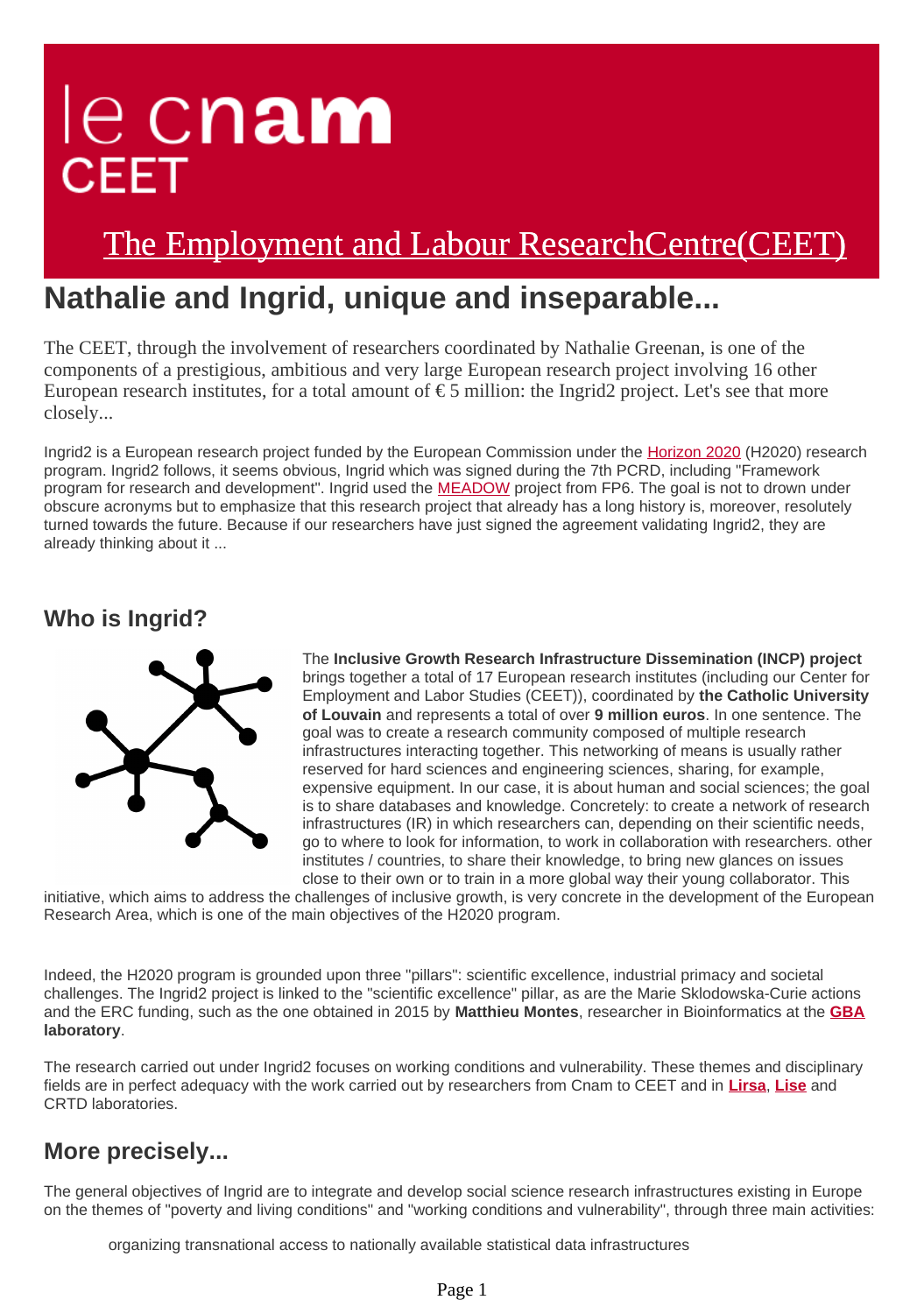organization of mutual exchange of knowledge activities organizing joint research activities to improve methods and tools for comparative research

The response to Ingrid2 allows CEET to position itself as a center of European expertise on French and international surveys addressing the issues of quality of life at work and the quality of jobs. One of the activities of the project, entitled "Transnational Access" to data (TNA), consists in advising foreign researchers on the possibilities of comparison between French surveys in the field of work and employment (employment surveys)., working conditions, Sumer, SIP, coupled surveys Response, IOC, CT, RPS, Difes, Defis) and peer surveys developed in other European countries. It also aims to support researchers in their use of household and business surveys developed by the Dublin Foundation (EWCS, ECS), OECD (PIAAC, TALIS), EU-OSHA ( Esener), Cedefop (European skills and job survey) and to develop research cooperation around the mobilization of these data. Conversely, this opens the possibility for French researchers to be hosted in one of the transnational access partner (TNA) structures.

The project continues to fund knowledge exchange activities through a summer school (2018) and an expert workshop (2019). Compared to Ingrid, new networking activities are planned to foster innovation in the development of surveys and databases that the project seeks to integrate: data forums (2020), exchanges within the guidance council of the project.

Finally, a set of research projects are launched, involving the teams associated with the "working conditions and vulnerability" and "statistical methodology" pillars, which contribute to the development of the common research infrastructure. They concern the collection and provision of data, their analysis and their valuation with the public authorities and the social actors. The CEET researchers involved in the project are involved in collaborative work coding corpora of texts producing social norms on labor issues (collective agreements, laws), with the aim of achieving comparisons between several countries. They will work on the development of metadata indicating how to compare national surveys in several countries on the topics of working conditions, employment relationships or skills mobilized in the workplace. They will participate in the construction of an integrated pseudo-panel database aggregating several international surveys at an intermediate level. These tools will then be used to analyze the effects of employers' behavior and to evaluate public policies of work and employment targeting the most vulnerable groups.



If **Nathalie Greenan** is the scientific manager, the Ingrid2 project is brought to CEET, in terms of global coordination, logistics and organization, as well as research, by an already experienced team. acquired during the first Ingrid project: **Sylvie Hamon-Cholet, Majda Seghir and Colette Leverne.**

Since last May and the signing of the contract, CNAM, through the CEET, is officially launched in this major project. € 357,000 will be paid over 4 years by the European Commission to fulfill these objectives in collaboration with the 16 other European research institutes that are partners in this project!

## **What is a research infrastructure (RI) ?**

RIs are facilities, resources and services that are used by researchers to conduct their work and foster innovation in their own scientific fields.

Where appropriate, they can be used for education or support of other public policies such as health, safety, preservation of the environment, the French presence abroad.

They consist in:

 outstanding equipment - or sets of instruments - scientific cognitive resources such as collections, archives and scientific libraries virtual infrastructures, such as databases, computer systems and communication networks and any other infrastructure or observation network of a unique nature that is essential to enable their user scientists to conduct their research and innovation in an ideal setting.

RIs are indispensable tools for research. Thanks to their outstanding performance and their opening up to more and more scientific communities, they have helped to unite these communities and have enabled them to make remarkable advances in several areas of physics, biology and materials. The explosion of the use of large communication networks has boosted phenomenal virtualization of research and innovation activities.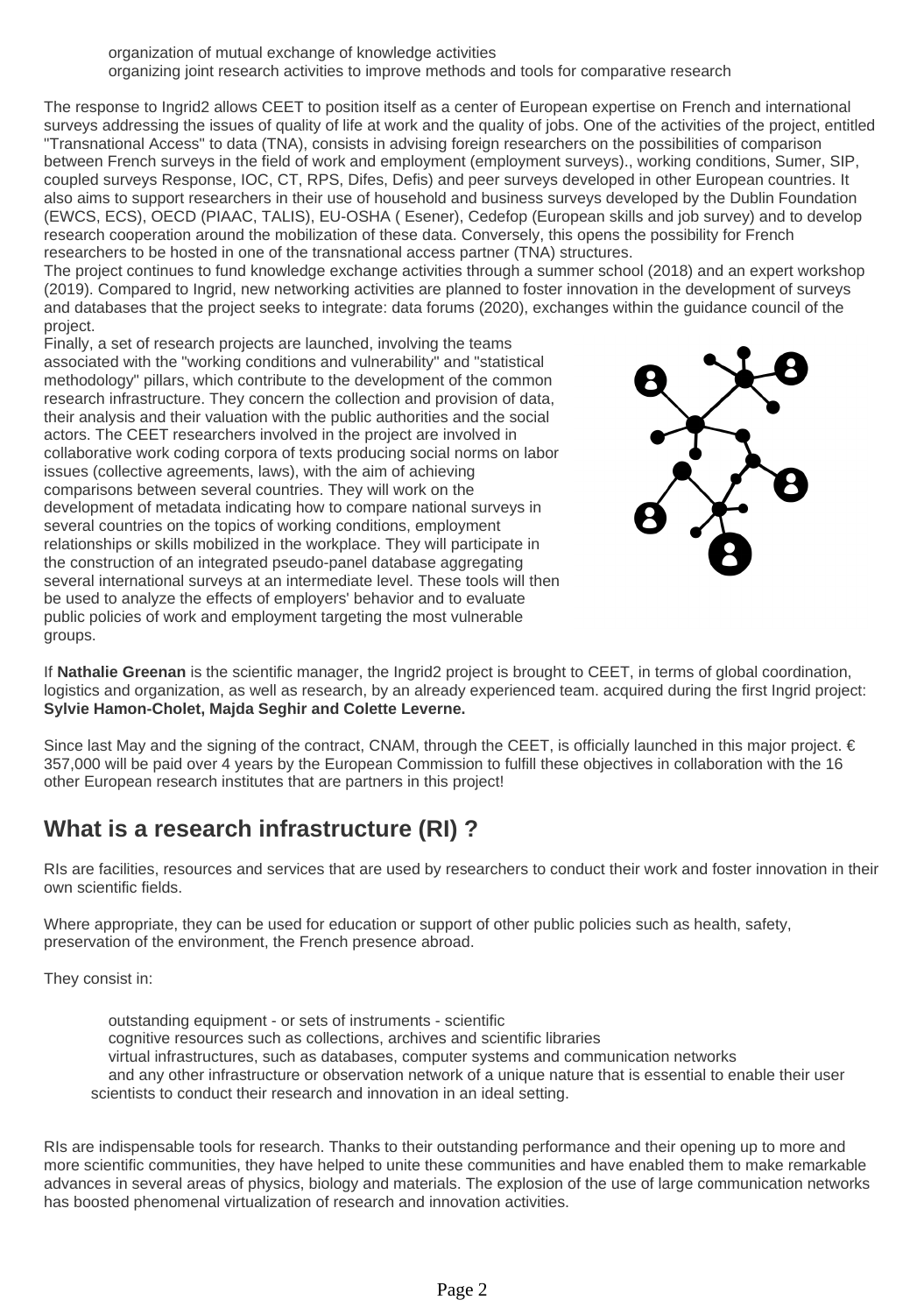

May 2, 2019 May 1, 2019

#### **Nathalie Greenan**



Au sein du CEET du Cnam, Nathalie Greenan dirige l'axe de recherche **Changements organisationnels, travail et emploi** (Cote). Elle est membre de la [Fédération de recherche travail,](http://www.tepp.eu/) [emploi et politiques publiques \(TEP](http://www.tepp.eu/)P). Docteure en économie de l'École de hautes études en sciences sociales, elle a dirigé scientifiquement le développement de l'enquête **Changements organisationnels et informatisation (COI) couplant l'interrogation des employeurs avec celle de leurs salarié.e.s**. Elle coordonne le projet [ANR Collective Agreements on Gender Equa](http://www.agence-nationale-recherche.fr/?Project=ANR-16-CE26-0019)lity [\(CAGE\)](http://www.agence-nationale-recherche.fr/?Project=ANR-16-CE26-0019) qui vise à analyser et évaluer la négociation collective sur l'égalité professionnelle et dirige, donc, la participation française au projet européen Ingrid2.

#### **Ses thèmes de recherche sont:**

économie du travail, des organisations changements technologiques et organisationnels analyse des outils de gestion performance soutenable, santé au travail inégalités et discriminations